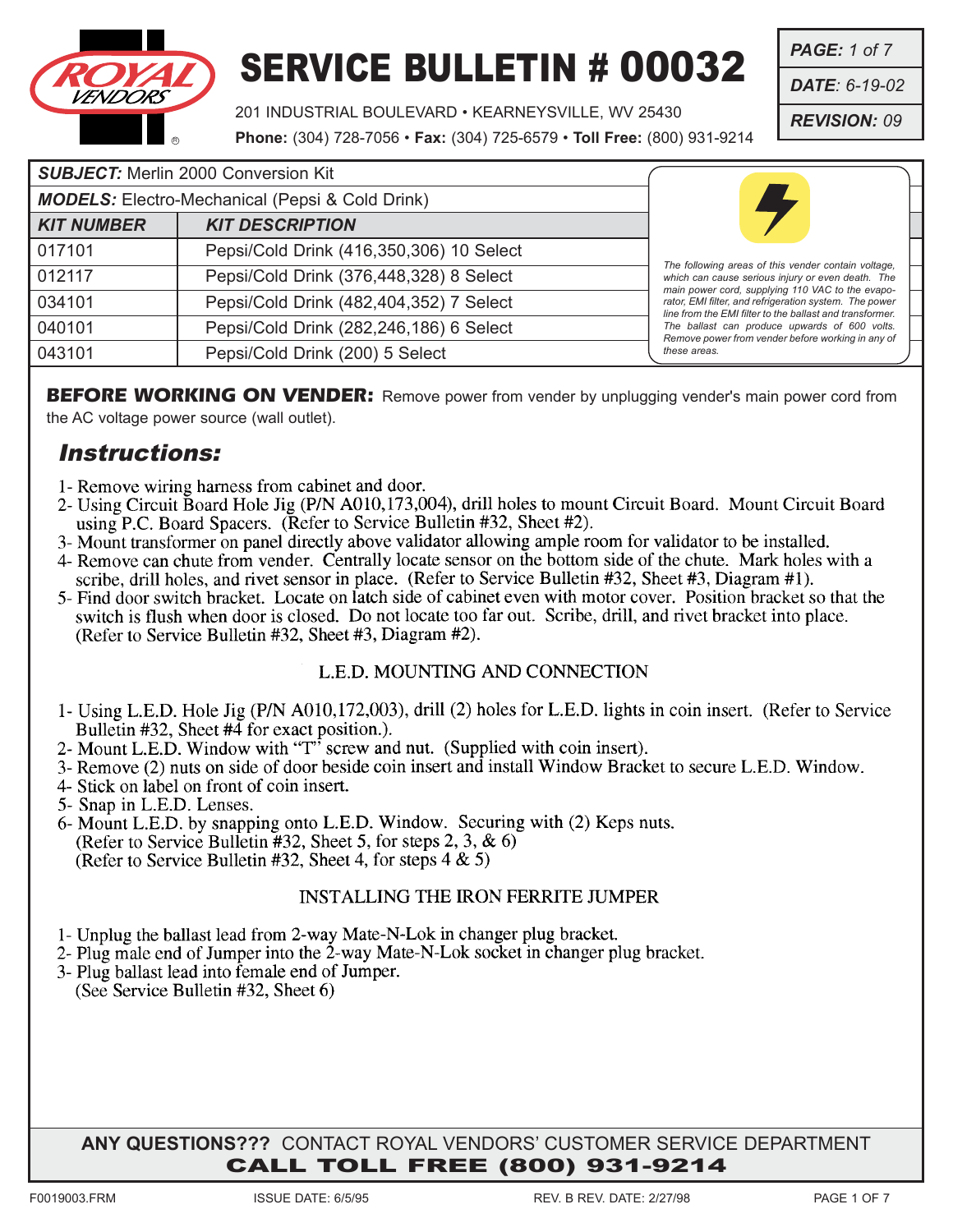

*PAGE: 2 of 7*

*DATE: 6-19-02*

*REVISION: 09*

201 INDUSTRIAL BOULEVARD • KEARNEYSVILLE, WV 25430 **Phone:** (304) 728-7056 • **Fax:** (304) 725-6579 • **Toll Free:** (800) 931-9214

**SUBJECT:** Merlin 2000 Conversion Kit

*MODELS:* Electro-Mechanical (Pepsi & Cold Drink)



| Ht.   | <b>Models</b>                       | "∆"    |
|-------|-------------------------------------|--------|
| 79"   | 687, 648, 482, 448, 416             | 17.50" |
| 72"   | 588, 552, 404, 376, 350<br>282, 310 | 10.00" |
| 66.5" | 352, 328, 306, 246                  | 4.50"  |
| 57.5  | 200, 186                            | 2.00"  |

- 1. All dimensions to holes are to centerlines.
- 2. Dimension "A" is measured from the top of the door.

**ANY QUESTIONS???** CONTACT ROYAL VENDORS' CUSTOMER SERVICE DEPARTMENT CALL TOLL FREE (800) 931-9214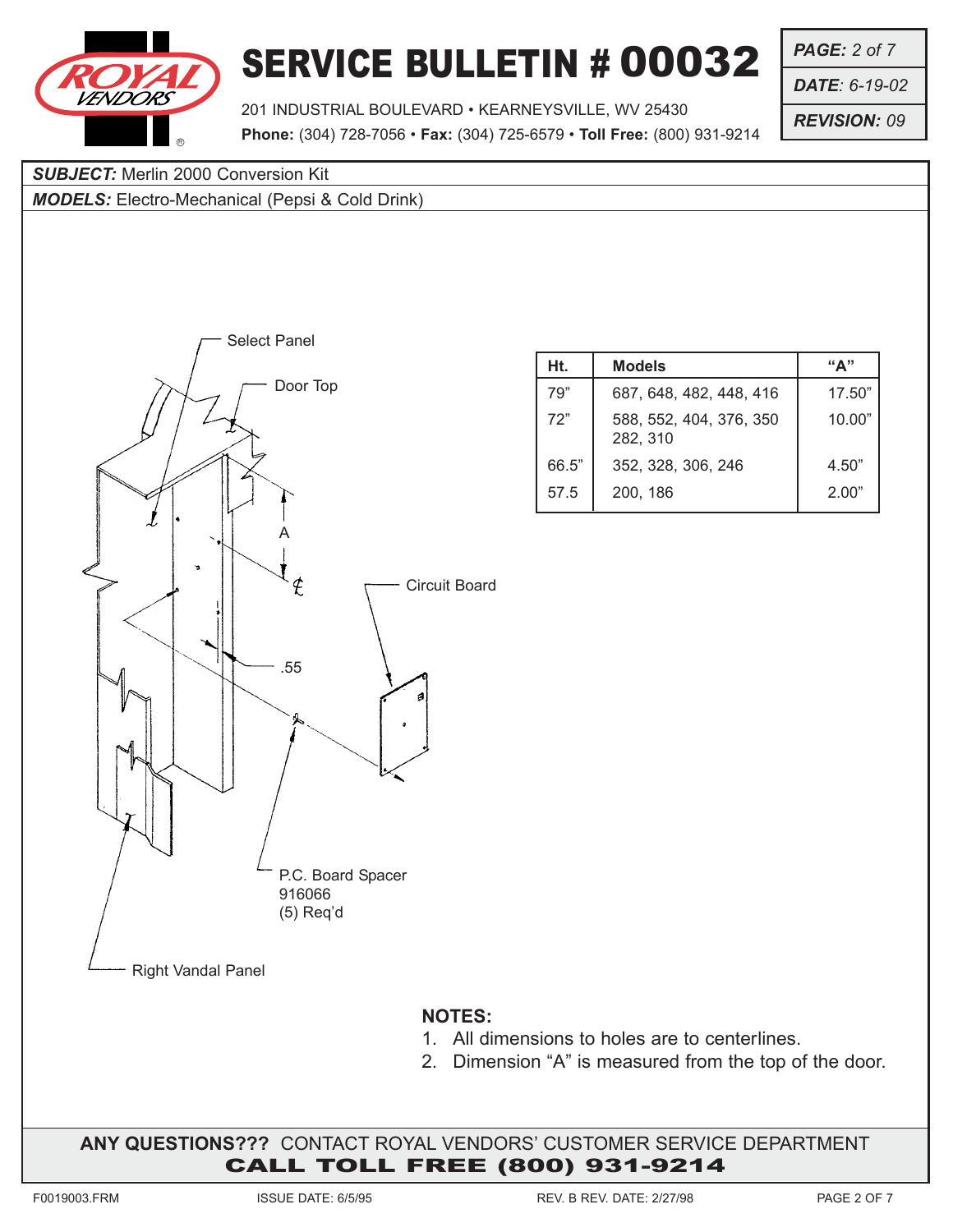

*PAGE: 3 of 7*

*DATE: 6-19-02*

*REVISION: 09*

201 INDUSTRIAL BOULEVARD • KEARNEYSVILLE, WV 25430 **Phone:** (304) 728-7056 • **Fax:** (304) 725-6579 • **Toll Free:** (800) 931-9214

#### **SUBJECT:** Merlin 2000 Conversion Kit

#### *MODELS:* Electro-Mechanical (Pepsi & Cold Drink)

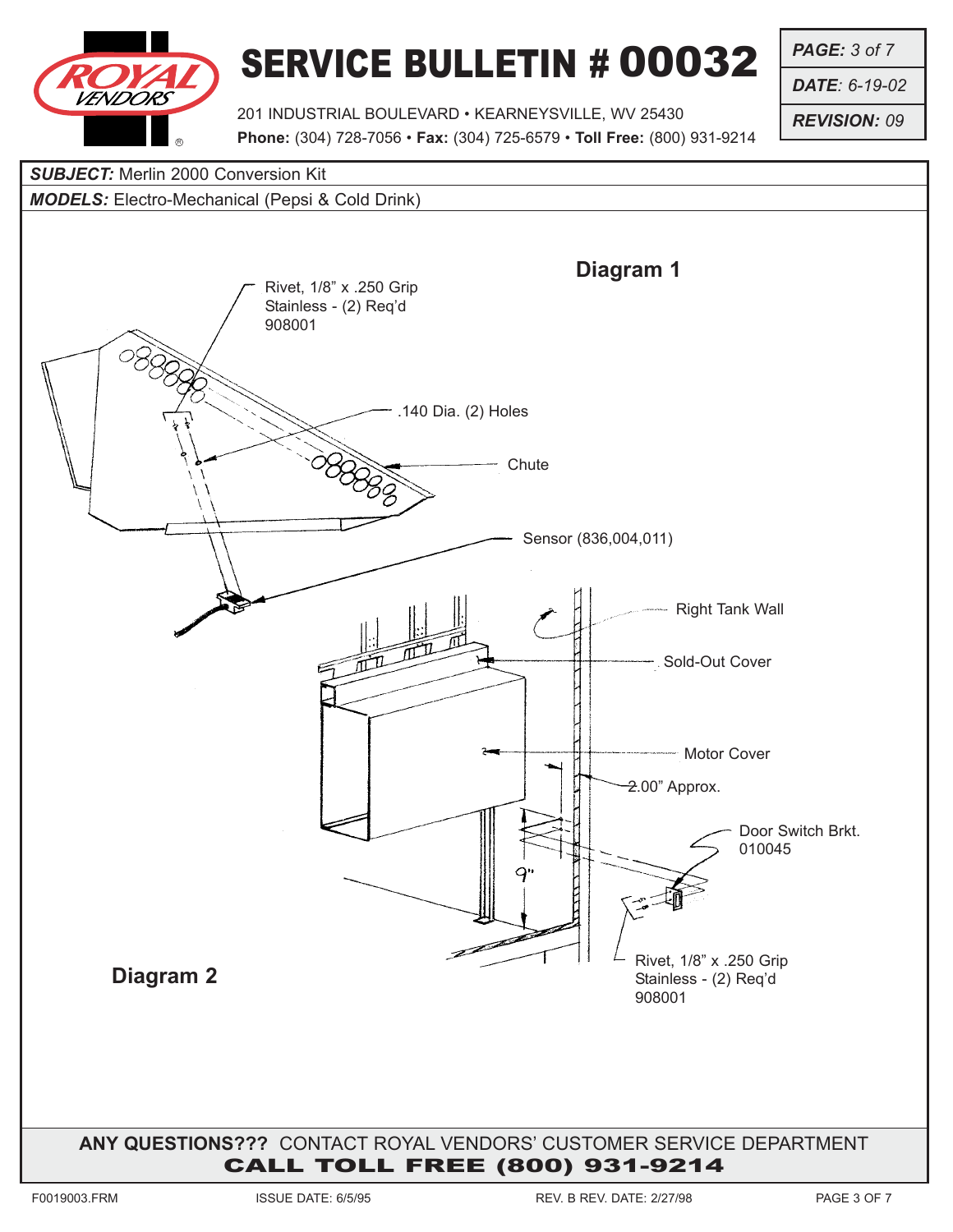

201 INDUSTRIAL BOULEVARD • KEARNEYSVILLE, WV 25430 **Phone:** (304) 728-7056 • **Fax:** (304) 725-6579 • **Toll Free:** (800) 931-9214

Coin Insert

*PAGE: 4 of 7*

*DATE: 6-19-02*

*REVISION: 09*

# *SUBJECT:* Merlin 2000 Conversion Kit *MODELS:* Electro-Mechanical (Pepsi & Cold Drink) Selection Decal (Sold Out, Correct Change) 931055L.E.D. Lens (for Sold Out/Correct Change) 916012 .465  $\leftarrow$  .250 Dia. (2) Holes .27  $^{+}$ .53 ╈

#### **ANY QUESTIONS???** CONTACT ROYAL VENDORS' CUSTOMER SERVICE DEPARTMENT CALL TOLL FREE (800) 931-9214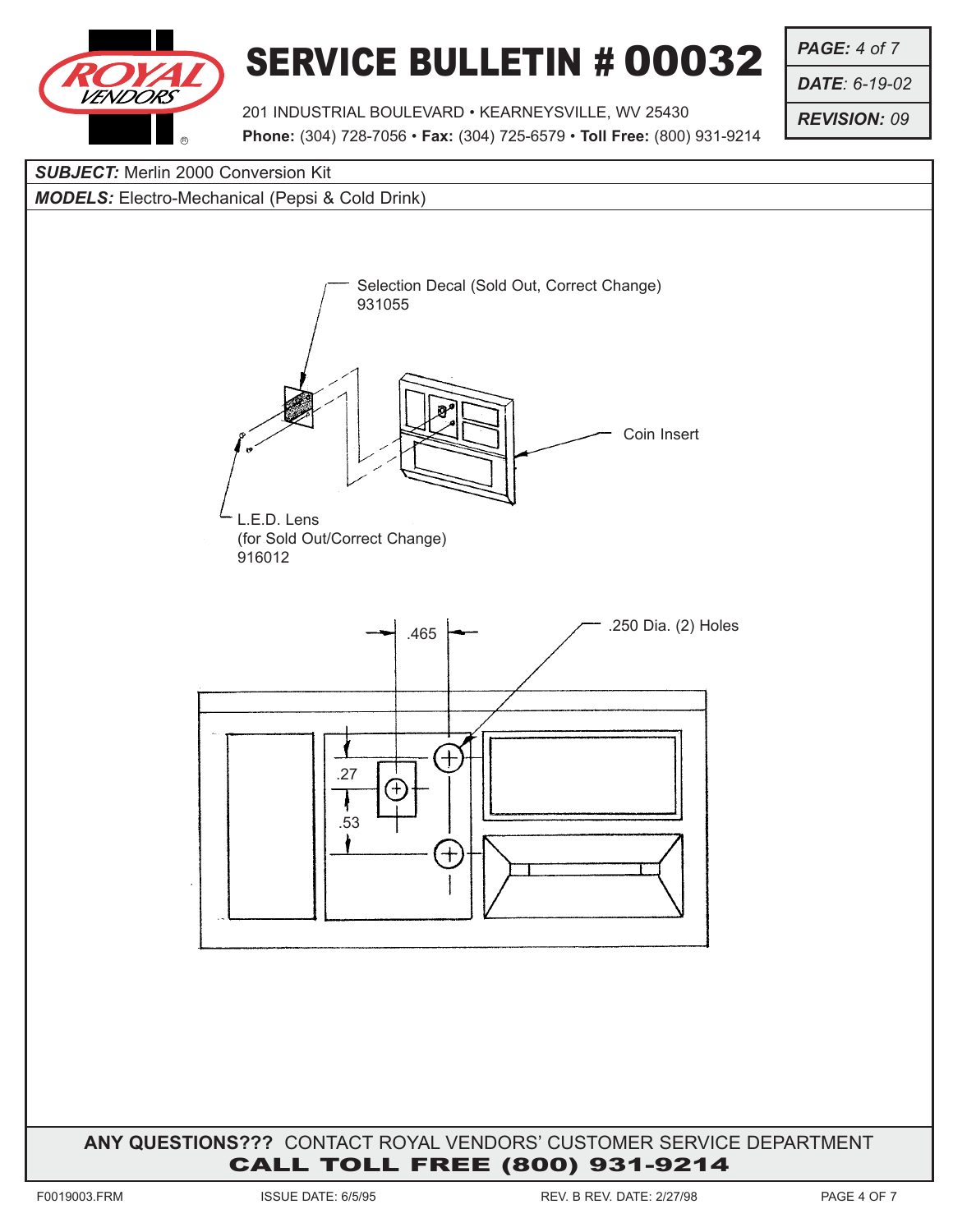

201 INDUSTRIAL BOULEVARD • KEARNEYSVILLE, WV 25430 **Phone:** (304) 728-7056 • **Fax:** (304) 725-6579 • **Toll Free:** (800) 931-9214 *PAGE: 5 of 7*

*DATE: 6-19-02*

*REVISION: 09*

## **ANY QUESTIONS???** CONTACT ROYAL VENDORS' CUSTOMER SERVICE DEPARTMENT CALL TOLL FREE (800) 931-9214 **SUBJECT:** Merlin 2000 Conversion Kit *MODELS:* Electro-Mechanical (Pepsi & Cold Drink) Select Panel L.E.D. Window 815121 L.E.D. Small 836012 Carriage Bolts (provided) Window Bracket -010166 Keps Nut (provided) "T" Screw (provided)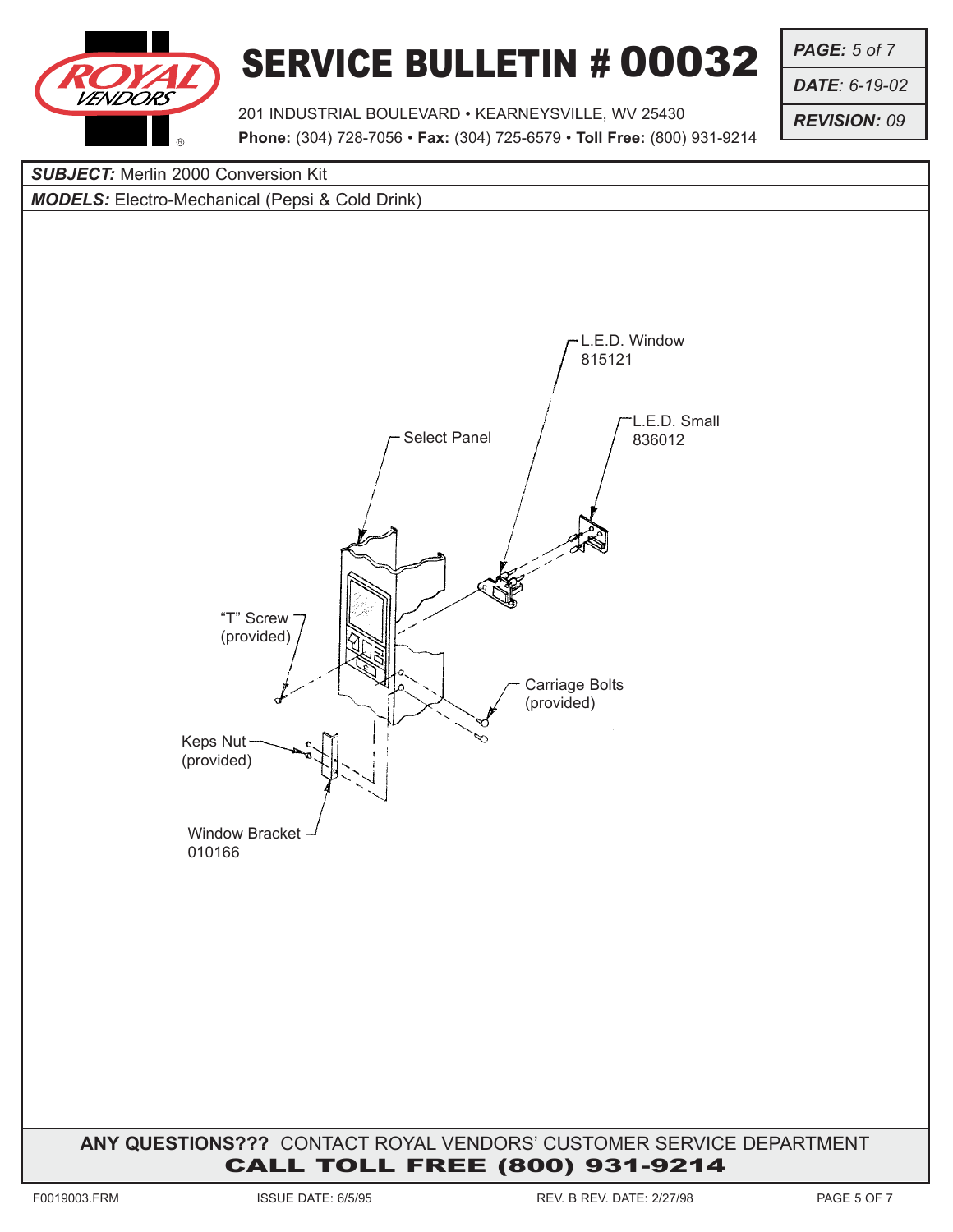

201 INDUSTRIAL BOULEVARD • KEARNEYSVILLE, WV 25430 **Phone:** (304) 728-7056 • **Fax:** (304) 725-6579 • **Toll Free:** (800) 931-9214 *PAGE: 6 of 7*

*DATE: 6-19-02*

*REVISION: 09*

**SUBJECT:** Merlin 2000 Conversion Kit

*MODELS:* Electro-Mechanical (Pepsi & Cold Drink)

- 1. Unplug ballast lead from changer plug bracket.
- 2. Plug male end of jumper to female end in changer plug bracket.
- 3. Plug female end of jumper to ballast lead.



**ANY QUESTIONS???** CONTACT ROYAL VENDORS' CUSTOMER SERVICE DEPARTMENT CALL TOLL FREE (800) 931-9214